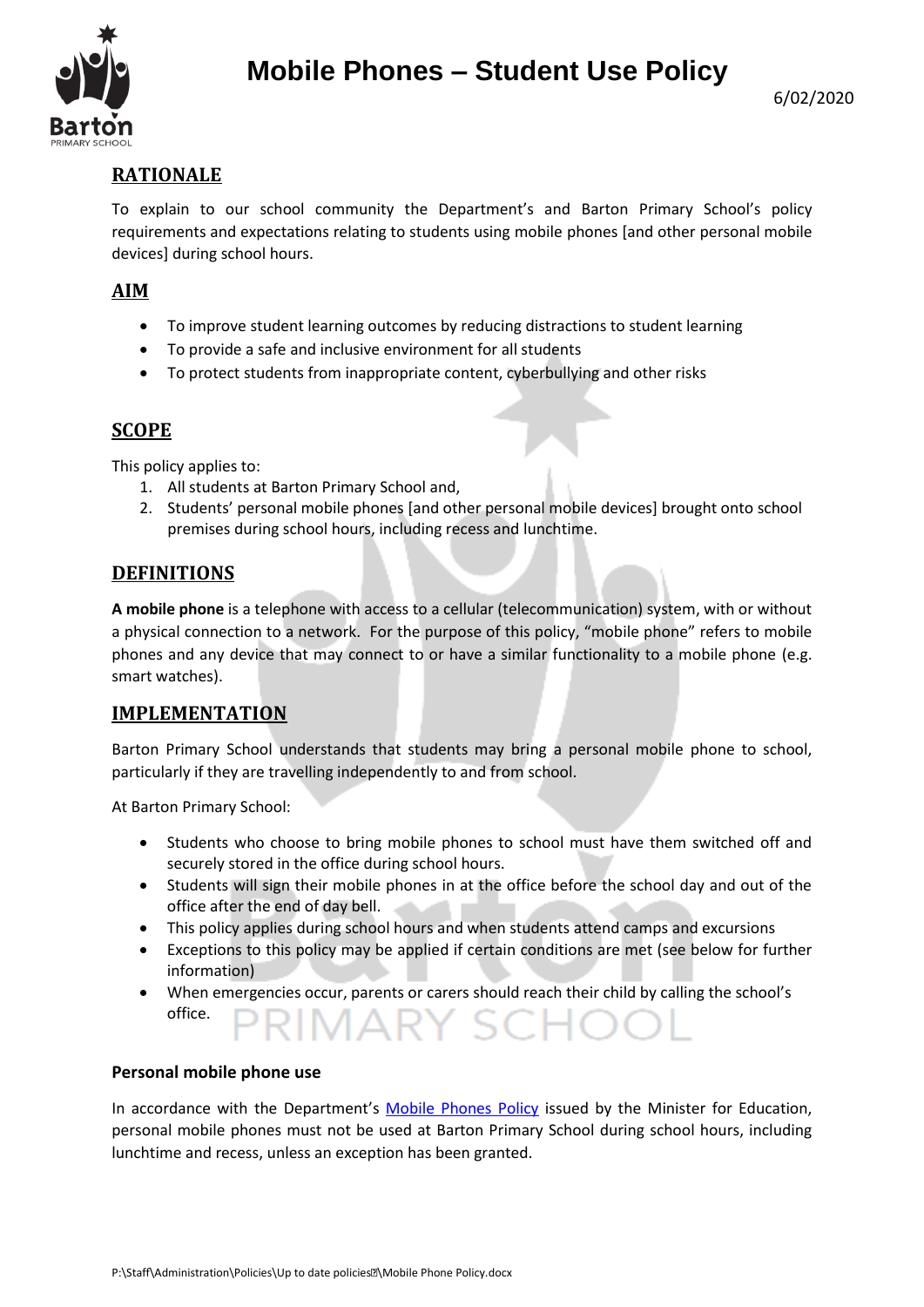

Where a student has been granted an exception, the student must only use their mobile phone for the purpose for which the exception was granted, and in a safe, ethical and responsible manner.

#### **Secure storage**

Mobile phones owned by students at Barton Primary School are considered valuable items and are brought to school at the owner's (student's or parent/carer's) risk. Students are encouraged not to bring a mobile phone to school unless there is a compelling reason to do so. Please note that Barton Primary School does not have accident insurance for accidental property damage or theft. Students and their parents/carers are encouraged to obtain appropriate insurance for valuable items. Refer to the Department's [Personal Goods](https://www.education.vic.gov.au/school/principals/spag/governance/pages/personalgoods.aspx) policy.

Where students bring a mobile phone to school, Barton Primary School will provide secure storage. Secure storage is storage that cannot be readily accessed by those without permission to do so. At Barton Primary School students are required to store their phones at the office. They will need to sign their mobile phones in at the office before the bell in the morning and sign their phones out after the bell at the end of the school day. The mobile phones will be stored in a locked cupboard for the duration of the school day. Mobile phones that remain uncollected by 3:30pm on Monday, Tuesday, Thursday or Friday or 2:45pm Wednesday will remain in the secure storage until the following school day.

#### **Enforcement**

Students who use their personal mobile phones inappropriately at Barton Primary School may be issued with consequences consistent with our school's existing [Student Engagement Policy,](file://///5560sfs01.services.education.vic.gov.au/Public/Staff/Administration/Policies/Up%20to%20date%20policies/Student%20Enrolment%20policy.doc) Student Management – [Code of Conduct Policy](file://///5560sfs01.services.education.vic.gov.au/Public/Staff/Administration/Policies/Up%20to%20date%20policies/Student%20Management%20-%20Code%20of%20Conduct%20policy.docx) and Bul[lying Prevention Policy.](file://///5560sfs01.services.education.vic.gov.au/Public/Staff/Administration/Policies/Up%20to%20date%20policies/Bullying%20Prevention%20policy.docx)

At Barton Primary School inappropriate use of mobile phones is **any use during school hours**, unless an exception has been granted, and particularly use of a mobile phone:

- in any way that disrupts the learning of others
- to send inappropriate, harassing or threatening messages or phone calls
- to engage in inappropriate social media use including cyber bullying
- to capture video or images of people, including students, teachers and members of the school community without their permission
- to capture video or images in the school toilets, changing rooms, swimming pools and gyms
- during assessments

#### **Exceptions**

Exceptions to the policy:

- may be applied if certain conditions are met, specifically,
	- o Health and wellbeing-related exceptions; and
	- o Exceptions related to managing risk when students are offsite.
- can be granted by the principal in accordance with the Department's [Mobile Phones Policy.](https://www.education.vic.gov.au/school/principals/spag/safety/Pages/mobilephones.aspx)

Where an exception is granted, the student can only use the mobile phone for the purpose for which it was granted.